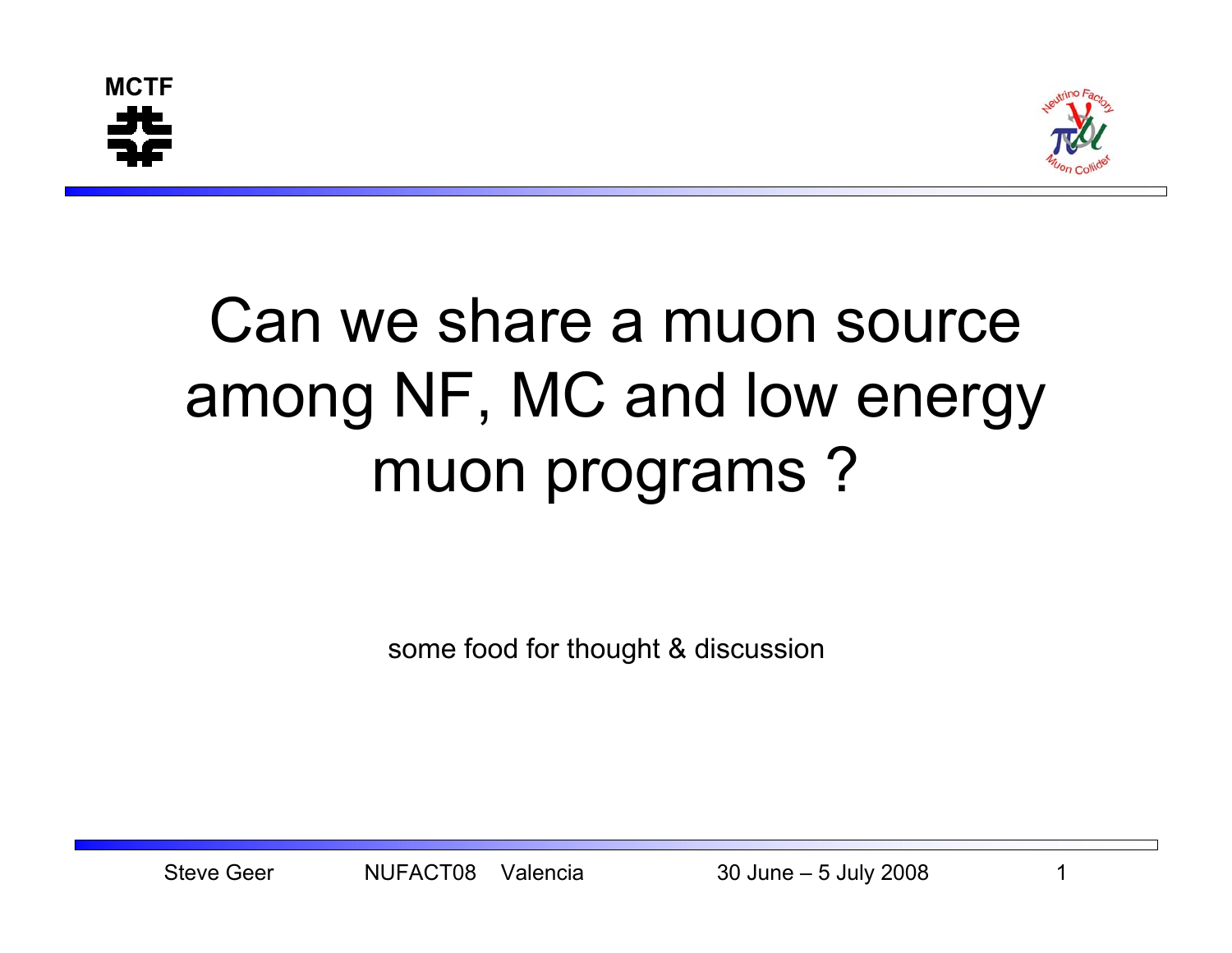



- Muon Colliders & Neutrino Factories both require a front-end based on:
	- High intensity (MW-class) proton source.
	- Target station & decay channel.
	- System that rapidly manipulates the muon beam (bunching, phase rotation and cooling) before acceleration.
- • Present NF/MC front-end designs promise O(1014) muons/sec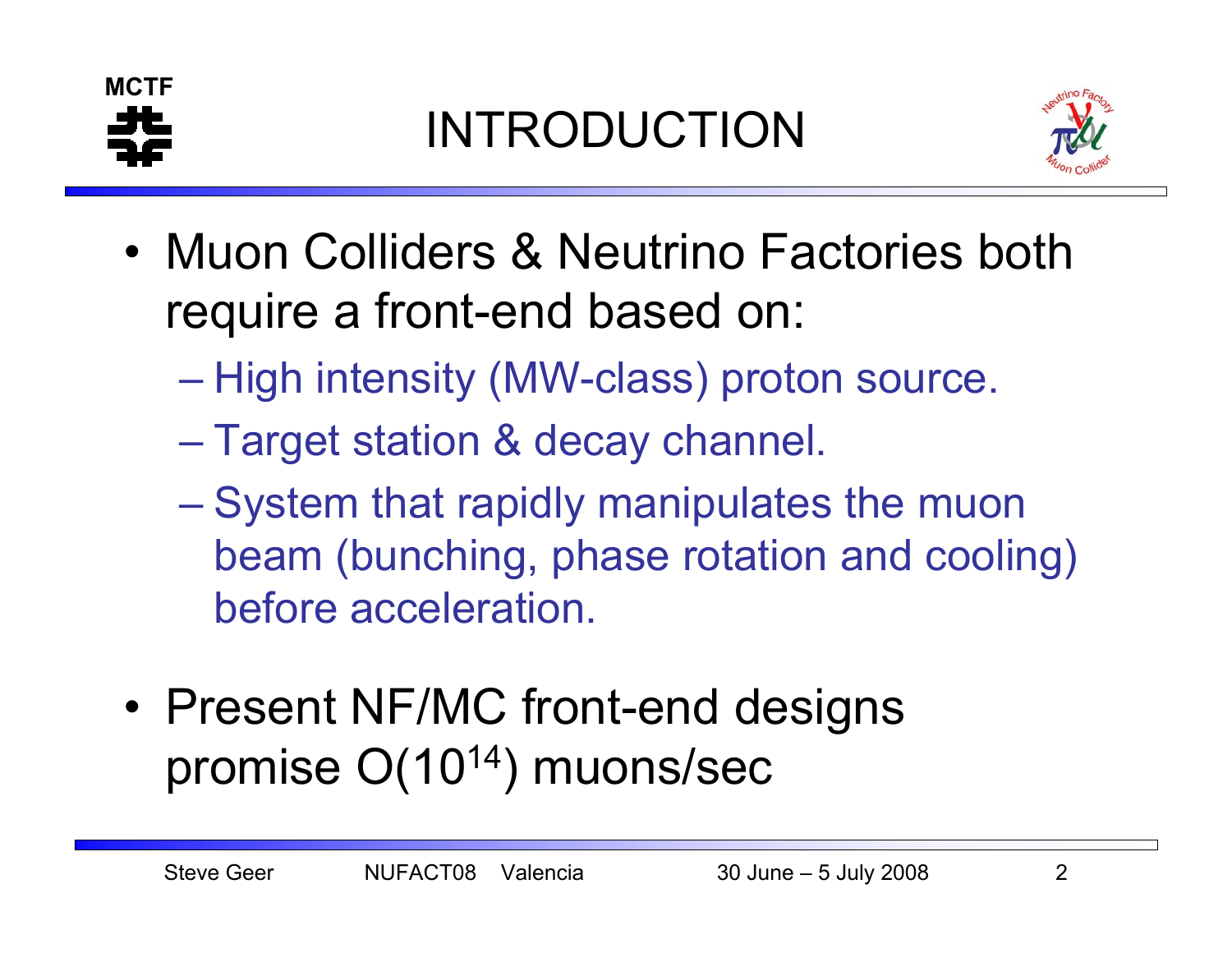

MARS simulations yield 0.2 positive muons/p at end of decay channel …momenta O(100 MeV/c), occupying large longitudinal & transverse phase space.

|           | $s=25$ m | $s=50$ m | $s=75$ m | $s = 100 \text{ m}$ | $s = 125 \; \text{m}$ |
|-----------|----------|----------|----------|---------------------|-----------------------|
| $\mu^+/P$ | 0.16     | 0.20     | 0.21     | 0.21                | 0.22                  |
| $\mu^-/P$ | 0.16     | 0.20     | 0.21     | 0.21                | 0.21                  |
| $\pi^+/P$ | 0.095    | 0.051    | 0.030    | 0.020               | 0.014                 |
| $\pi^-/P$ | 0.087    | 0.044    | 0.025    | 0.016               | 0.011                 |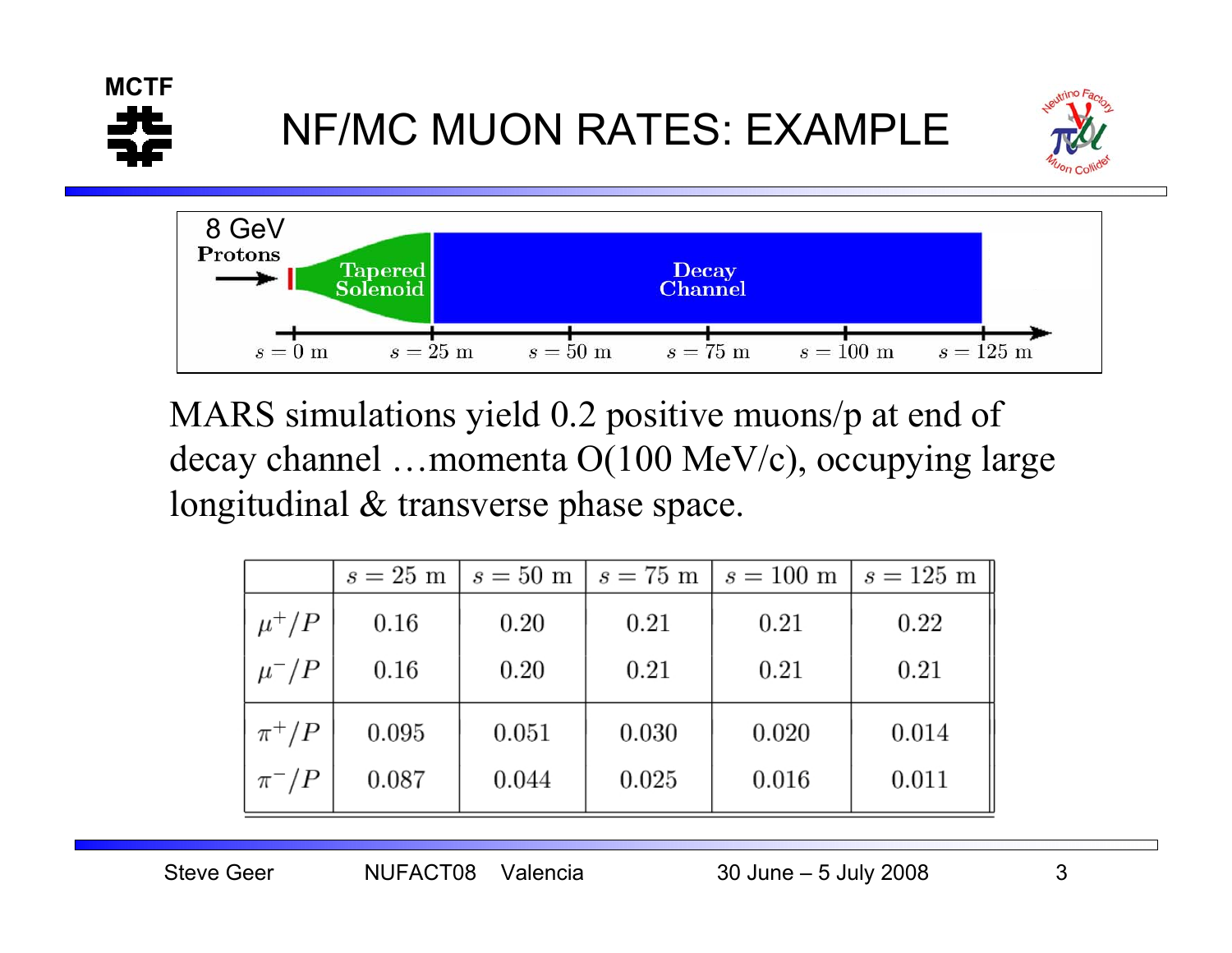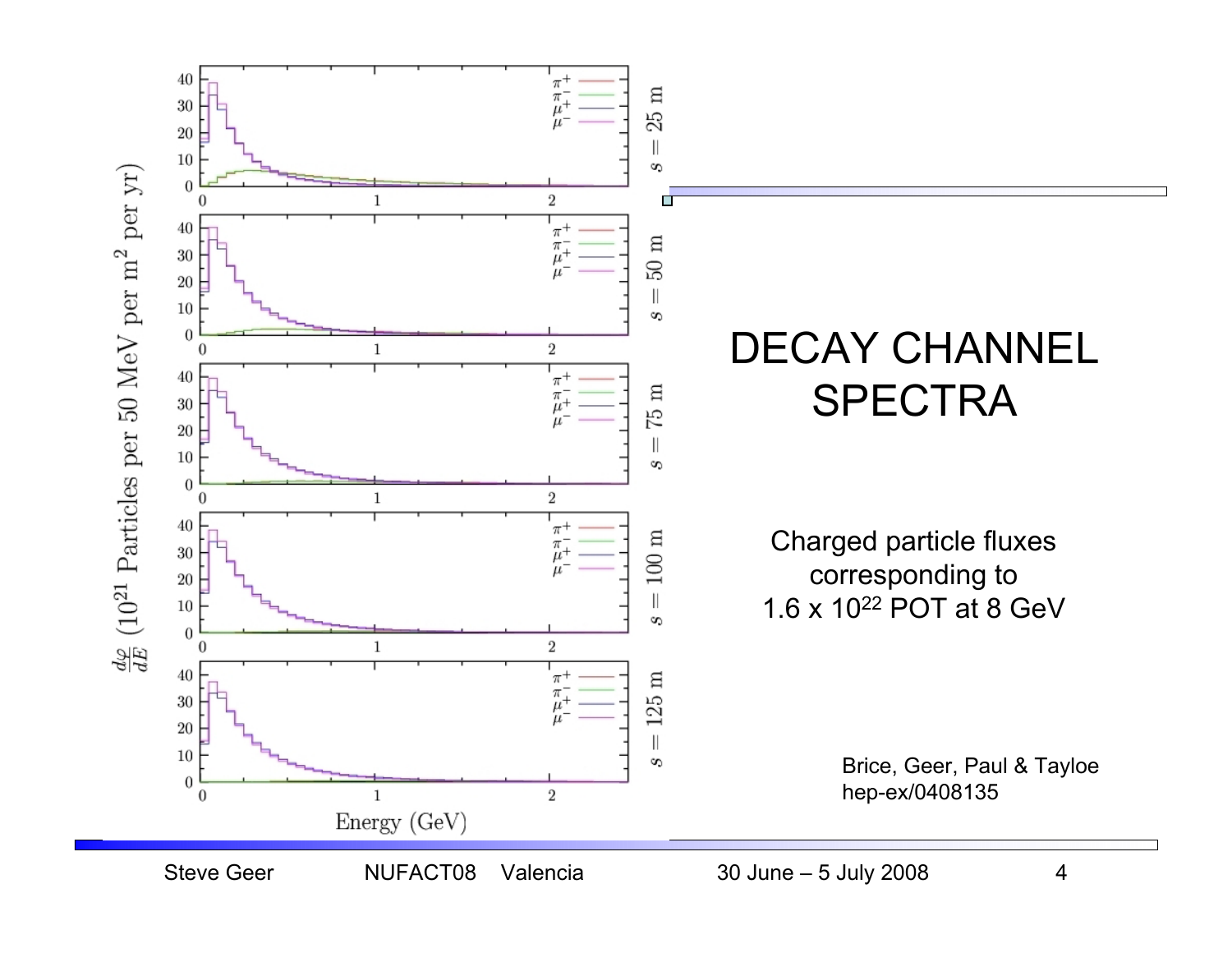



• At the end of the bunching, phase-rotation & NF cooling channel (ISS Design) calculate 0.07 positive muons per 8 GeV proton (& same number of negative  $\mu$ s).

•For 1MW proton beam, these rates correspond to:

> $\sim 1.5 \times 10^{14}$  µ<sup>+</sup> per sec at end of decay channel  $\sim 5 \times 10^{13}$  µ<sup>+</sup> per sec at end of NF cooling channel



International scoping study of a future Neutrino Factory and superbeam facility: Summary of the **Accelerator Working Group** 

The ISS Accelerator Working Group



RAL-TR-2007-023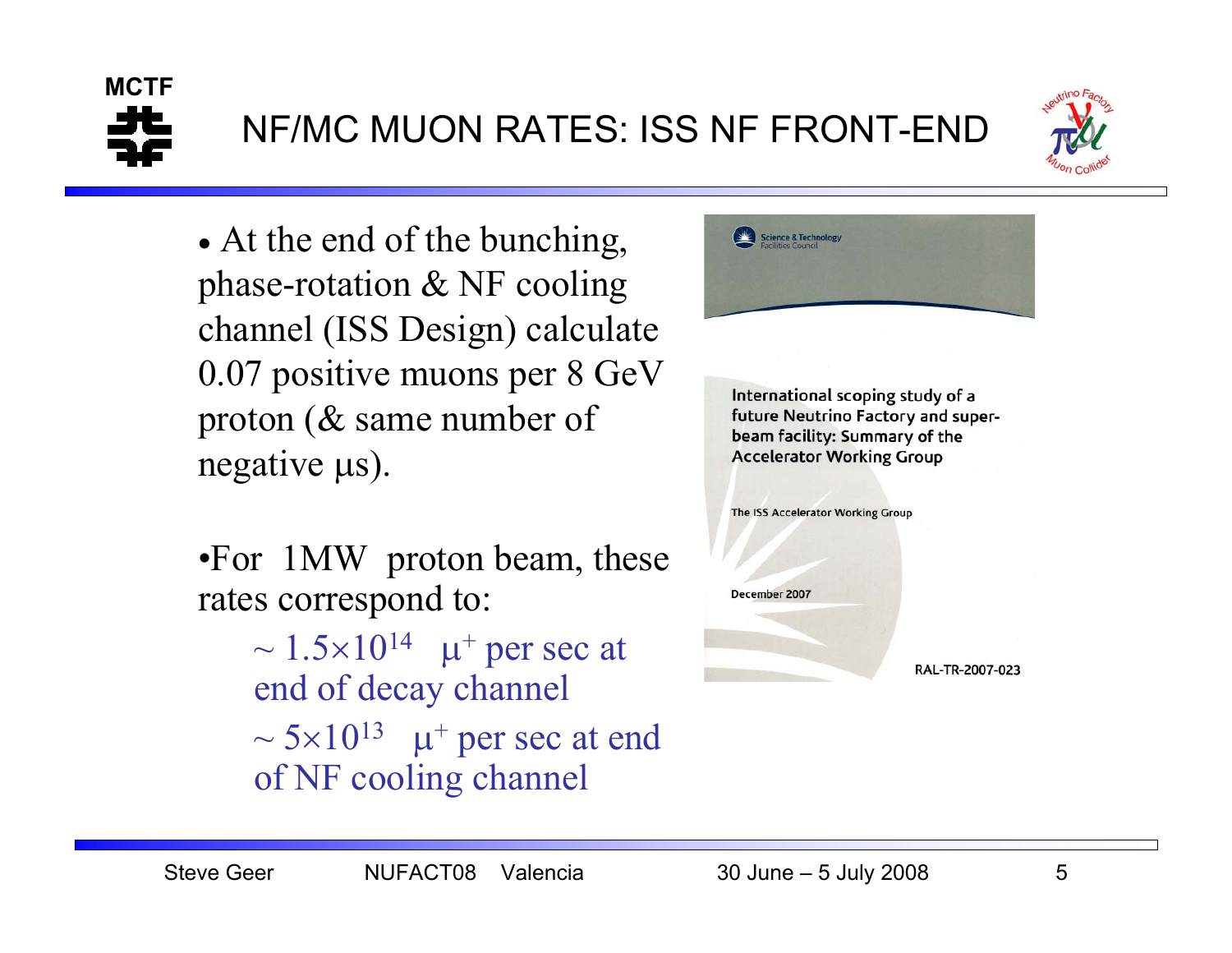

- PRESENT CAPABLITY $-$  10 $^{8}$  muons/sec at PSI
- • NEXT STEPS (in next 10 years) Proton sources: O(10KW) – O(100KW)  $-$  10<sup>11</sup> - 10<sup>12</sup> muons/sec for mu2e/COMET
- NF/MC FRONT-END Proton Source: few MW (typically 4MW) – few  $\times 10^{14}\,$  muons/sec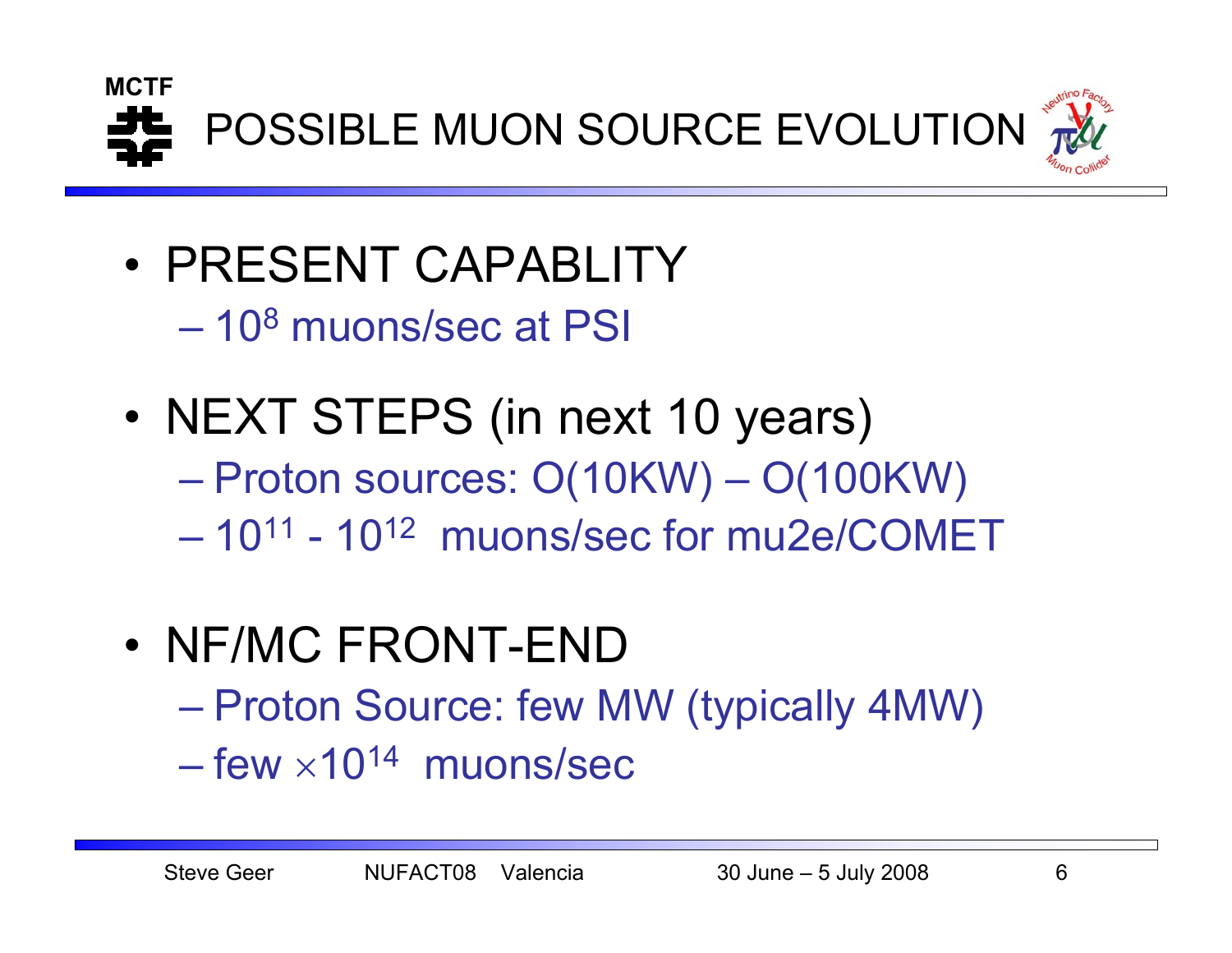



- • Example: Charged LFV
	- LFV sensitivity seems to be increasing at the rate of an order of magnitude / decade.
	- Nth generation expts being proposed now, &  $(N+1)$ th generation expts dreamt of.
	- If the trend continues, guess that (N+2)th generation expts would benefit from MC/NF frontend muon source intensity/brightness.
	- A muon source with 10% of the NF/MC intensity would also be very interesting.

## **Example: Charged Lepton Flavor Violation**

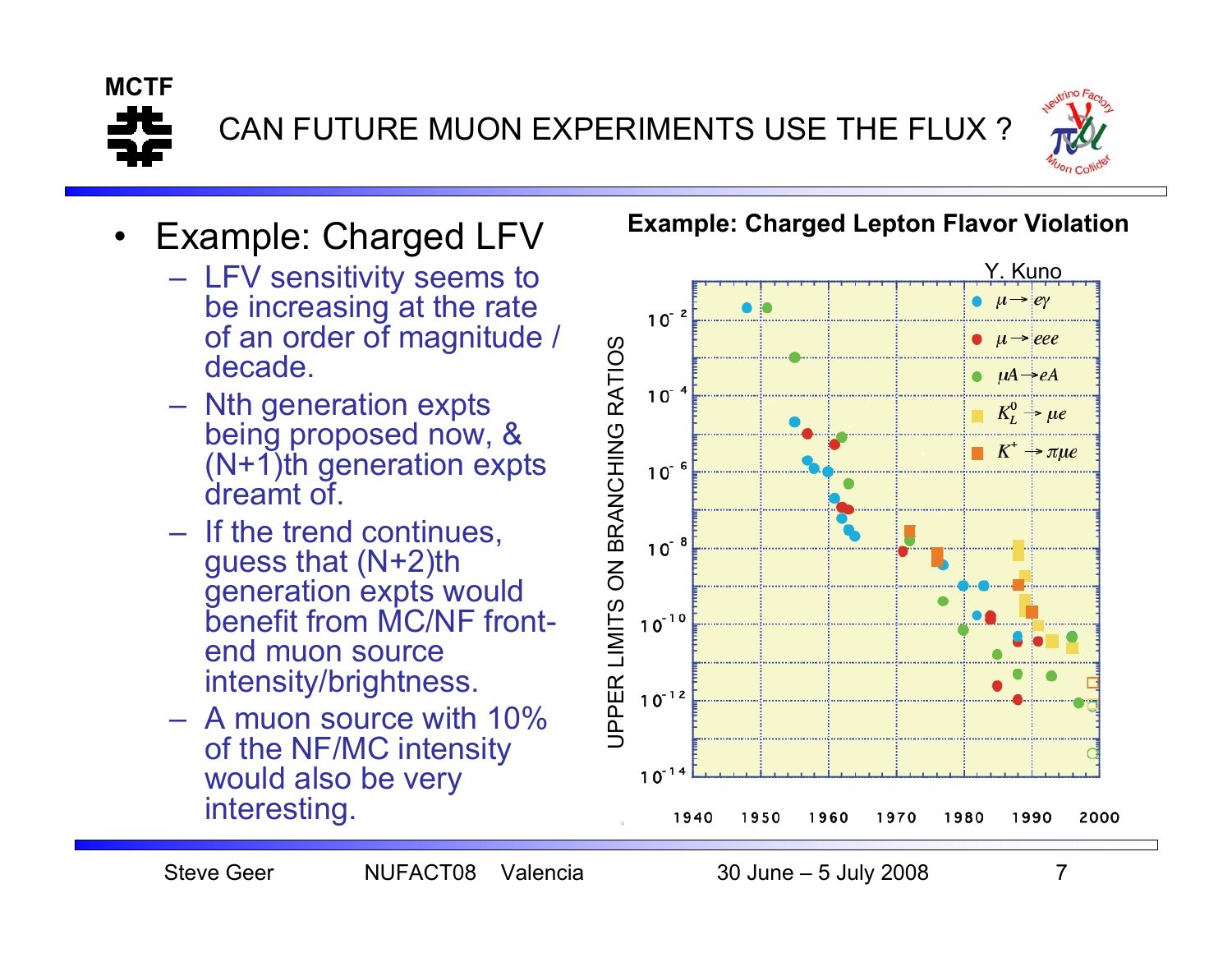



| Experiment                            |                          | Charge Intensity<br>$(\mu/10^7 \text{sec})$ | (ns)       | Pulse width Pulse interval Energy<br>$(\mu s)$ | (MeV)      | Mom. spread<br>$(\%)$ | Polarization Note<br>n/a |  | <b>Table from</b><br><b>NUFACT05</b>                              |
|---------------------------------------|--------------------------|---------------------------------------------|------------|------------------------------------------------|------------|-----------------------|--------------------------|--|-------------------------------------------------------------------|
| $\mu \rightarrow e \gamma$            | $^{+}$                   | $10^{15}$                                   | DC         | $\leq$ 1                                       | 1          | $\leq10$              | Depol                    |  | e comtami. $\leq 10-2$ , beam size cm                             |
| $\mu$ N $\rightarrow$ eN (MECO type)  | $\qquad \qquad -$        | $10^{21}$                                   | 10-100     | 1-1000                                         | $\leq$ 20  | $\leq$ 10             | n/a                      |  |                                                                   |
| $\mu$ N $\rightarrow$ eN (PRISM type) | $\qquad \qquad -$        | $10^{20}$                                   | 10-100     | 1-1000                                         | $\leq$ 20  | 3                     | n/a                      |  | $\pi$ comtami. $\leq$ 10-15, beam size cm                         |
| $g-2$                                 | $\pm$                    | $10^{15}$                                   | $\leq15$   | $\geq$ 1000                                    | 3100       | $10^{-2}$             | Pol $~100\%$             |  |                                                                   |
| edm                                   | $_{\pm}$                 | $10^{18}$                                   | $\leq 50$  | $\geq$ 1000                                    | 200-400    | $10^{-3}$             |                          |  | Pol >50%(NP <sup>2</sup> ) * $d\mu$ <10-24 e.cm -> NP2>1016 total |
| µ lifetime                            | $^{+}$                   | $10^{14}$                                   | $-100$     | 30-100                                         | 4          | $1 - 10$              | $\pi$ beam               |  |                                                                   |
| $\mu$ lifetime $(\pi)$                | $^{+}$                   | $10^{14}$                                   | $-100$     | 30-100                                         | 4          | $1 - 10$              | 100%                     |  |                                                                   |
| Michel parmammeter                    | $^{+}$                   | $10^{16}$                                   | $\leq 0.5$ | $\geq 0.02$                                    | 30-40      | $1 - 3$               | $-100\%$                 |  |                                                                   |
| Pol param.                            | $^{+}$                   | $10^{16}$                                   | $≤0.5$     | $\geq 0.02$                                    | 30-40      | $1 - 3$               | Pol                      |  |                                                                   |
| µ-atoms                               |                          | $10^{16}$                                   | $\leq100$  | 100-1000                                       | $1 - 4$    | $1-5$                 | n/a                      |  | e comtami. $\leq 10-2$ , beam size cm                             |
| Life science                          | $\overline{\phantom{0}}$ | $10^{15}$                                   | 1          | 100-1000                                       | $1 - 4$    | $1-5$                 | n/a                      |  | beam size mm                                                      |
| μCF                                   |                          | $10^{19}$                                   | 1          | $\geq$ 1000                                    | $\geq$ 100 |                       |                          |  |                                                                   |
| μSR                                   | Ŧ                        | $10^9$ /s                                   | DC         | $\blacksquare$                                 | 4          | $1 - 5$               | $-100\%$                 |  |                                                                   |
| μSR                                   | 土                        | $10^{10-20}/s$                              | 0.001      | 100                                            | 4          | $1-5$                 | $-100\%$                 |  |                                                                   |

Steve Geer MUFACT08 Valencia 30 June – 5 July 2008 8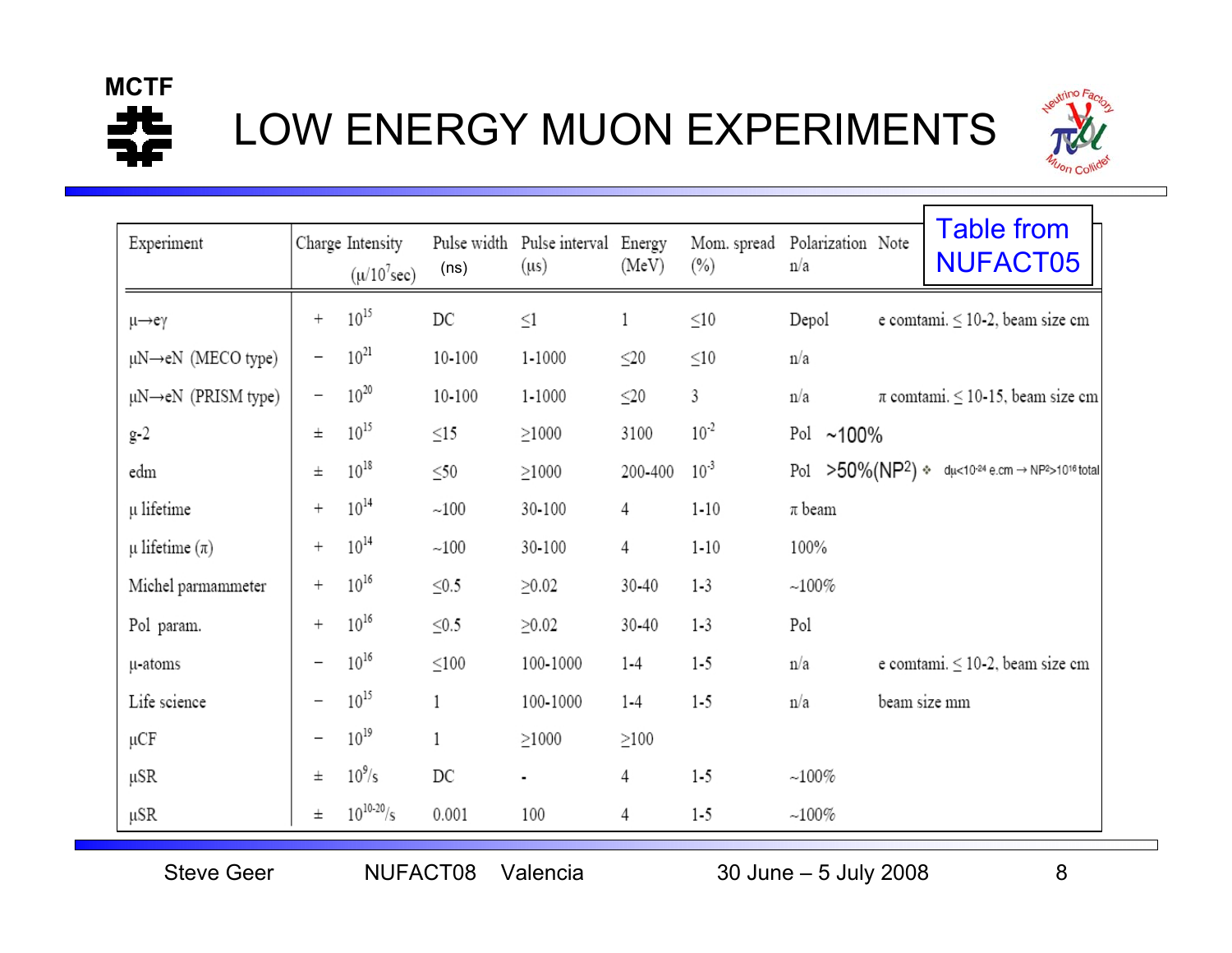



- Wide spectrum of potential future muon experiments, with different beam needs
	- Intensities
	- Muon energies
	- Polarization requirements
	- Bunch structures
- • In particular, flexibility is desirable for the muon beam bunch structure – suggest a flexible primary proton beam bunch structure is desirable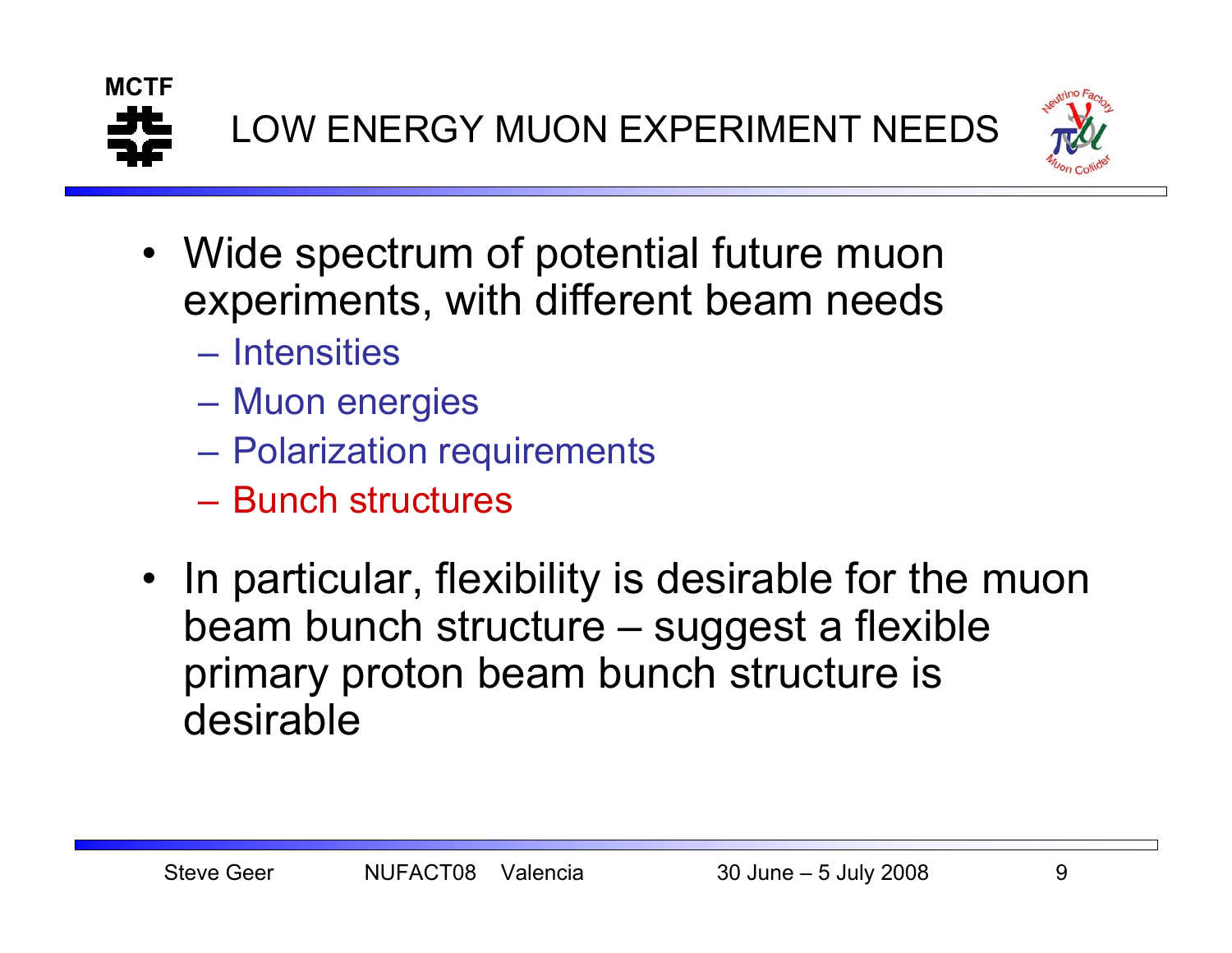



- NF/MC front ends need
	- Optimum energy: 5 < E<sub>p</sub> < 15 GeV (Muons/MW falls only<br>slowly for E<sub>p</sub> > 15 GeV)
	- –Short proton bunches:  $\sigma_{\rm t}$  < 3ns
	- –Multi-MW beam powers (typically 4MW)
- Low energy muon experiments have different needs –Example:  $\mu$ 2e/COMET needs E<sub>p</sub> ~ 8 GeV,  $\sigma_t$  ≤ ~100ns
- Desired Rep. Rates Vary
	- –ISS NF: 3 or 5 bunches  $\times$  50Hz
	- –MC rep rates still being studied typically 10 100 Hz
	- $\mu$ 2e/COMET bunch spacing = O(1 $\mu$ s)
- Can we design a proton source with sufficiently flexible bunch structure to satisfy all these needs?
	- –Two rings for accumulation/rebunching ?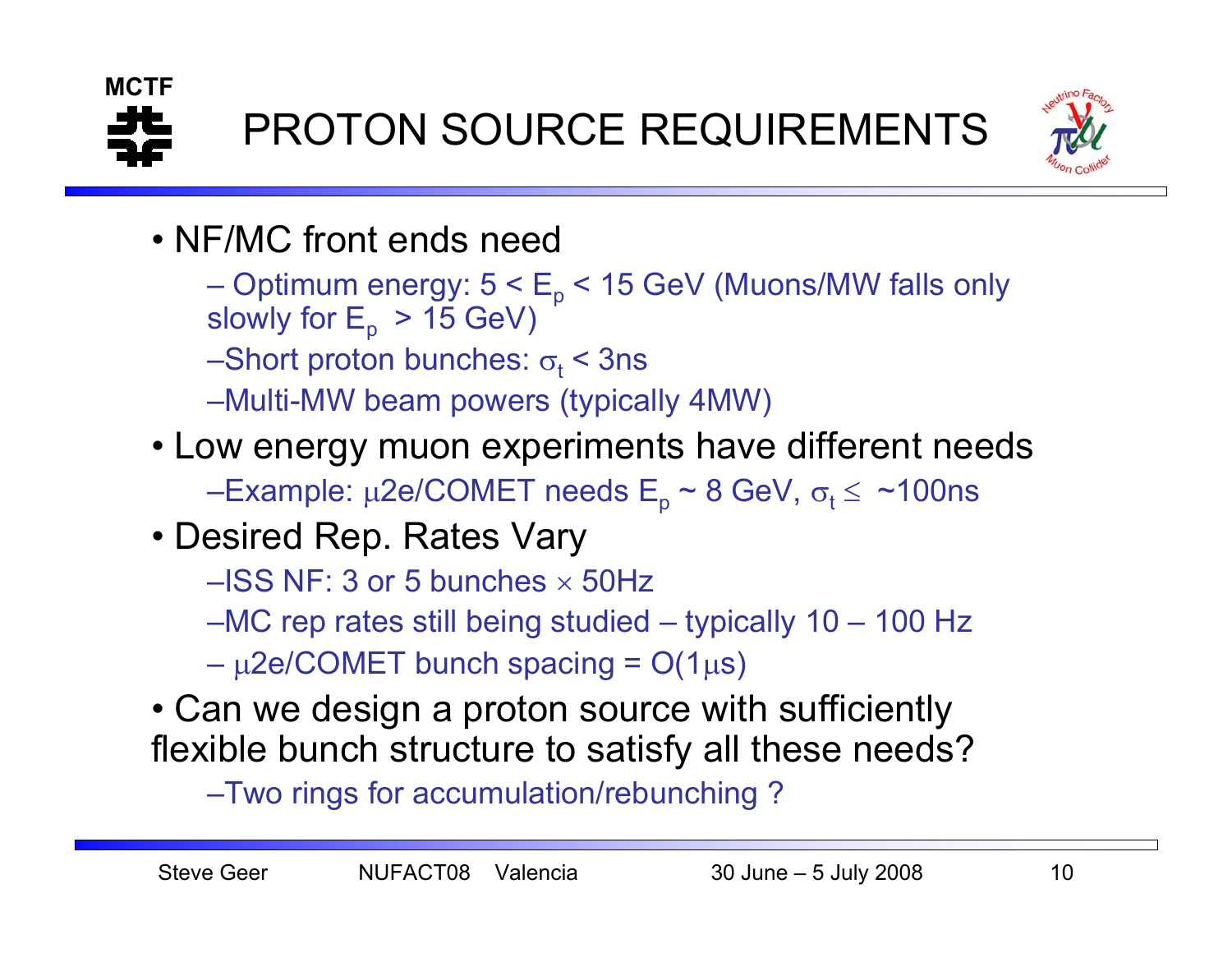



- For illustration, consider a scenario recently developed in the U.S. for the Fermilab long range steering group, and presentations to the recent HEPAP P5 subpanel.
	- $\mathcal{L}_{\mathcal{A}}$  This is a Fermilab-based scenario, but the general picture is applicable to any other lab thinking about the path to a MC.
	- – The illustrative staging scenario is based on the recent NF International Scoping Study (ISS) baseline design, recent work on a low energy NF, and the latest R&D planning from the U.S. NF and MC Collaboration (NFMCC) and the Fermilab Muon Collider Task Force (MCTF).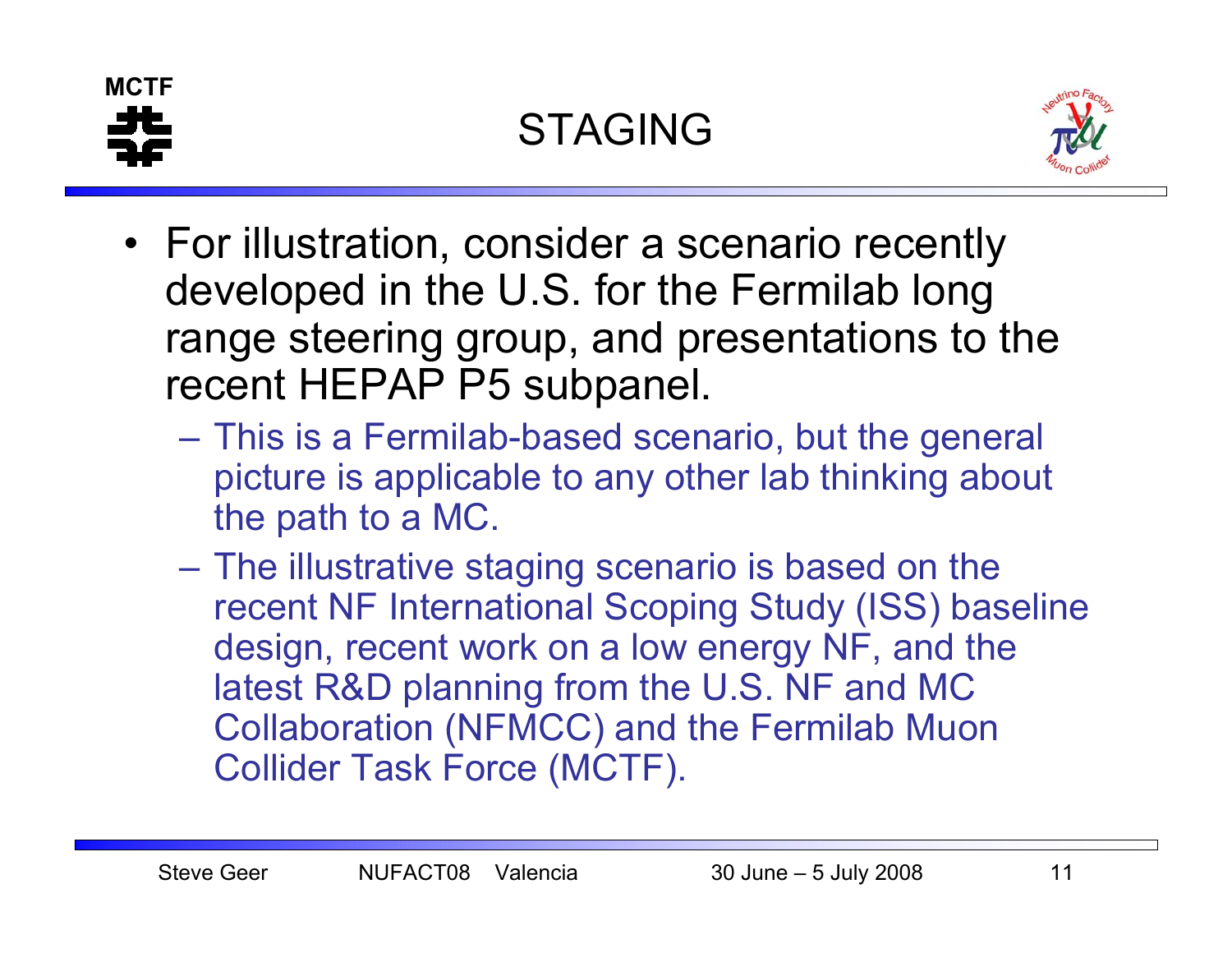

ILLUSTRATIVE STAGING SCENARIO





Steve Geer MUFACT08 Valencia 30 June – 5 July 2008 12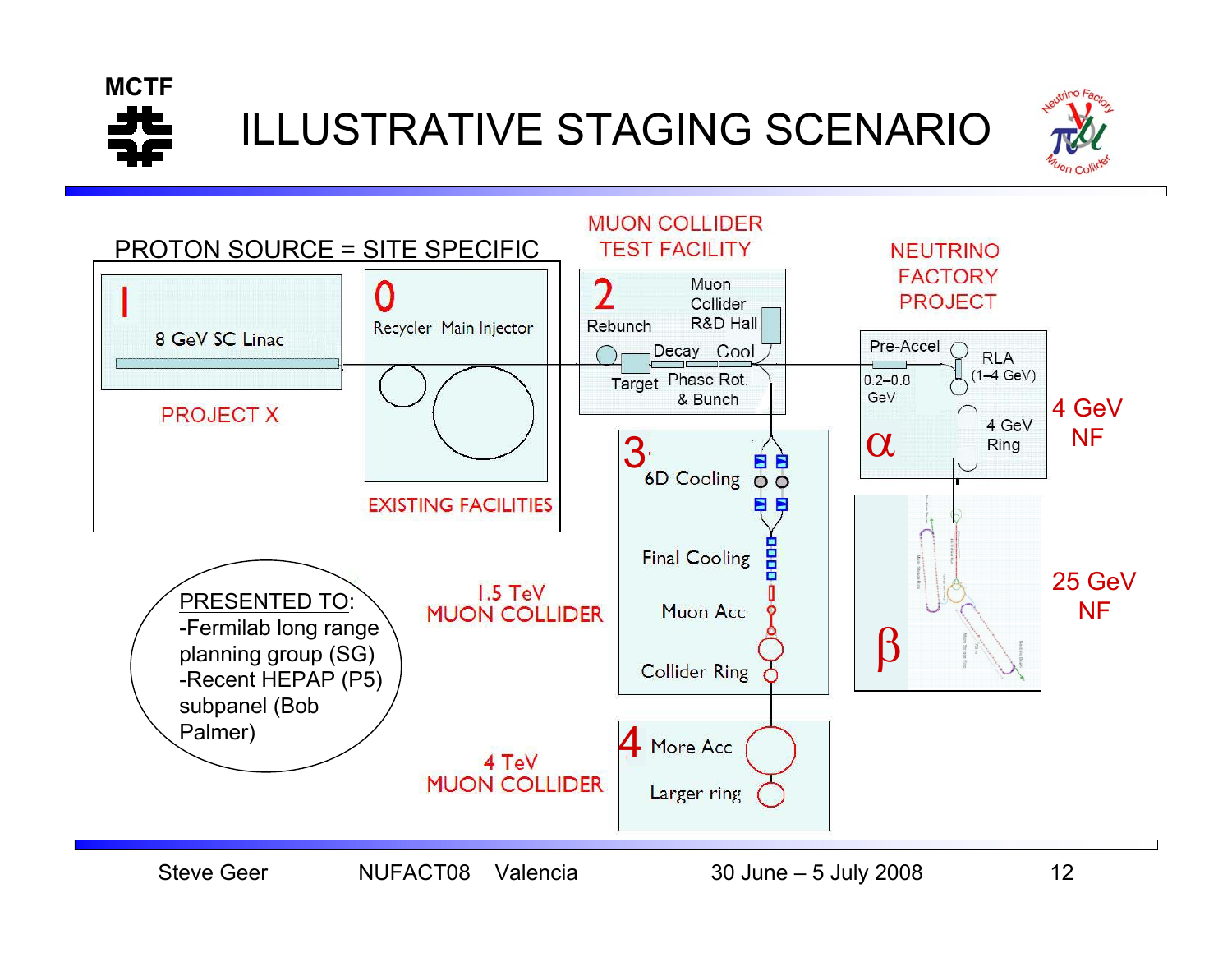



• Illustrative Staging Scenario Step 2:



• However, in general phase rotation & cooling require bunch structures different from low energy muon experiments  $\rightarrow$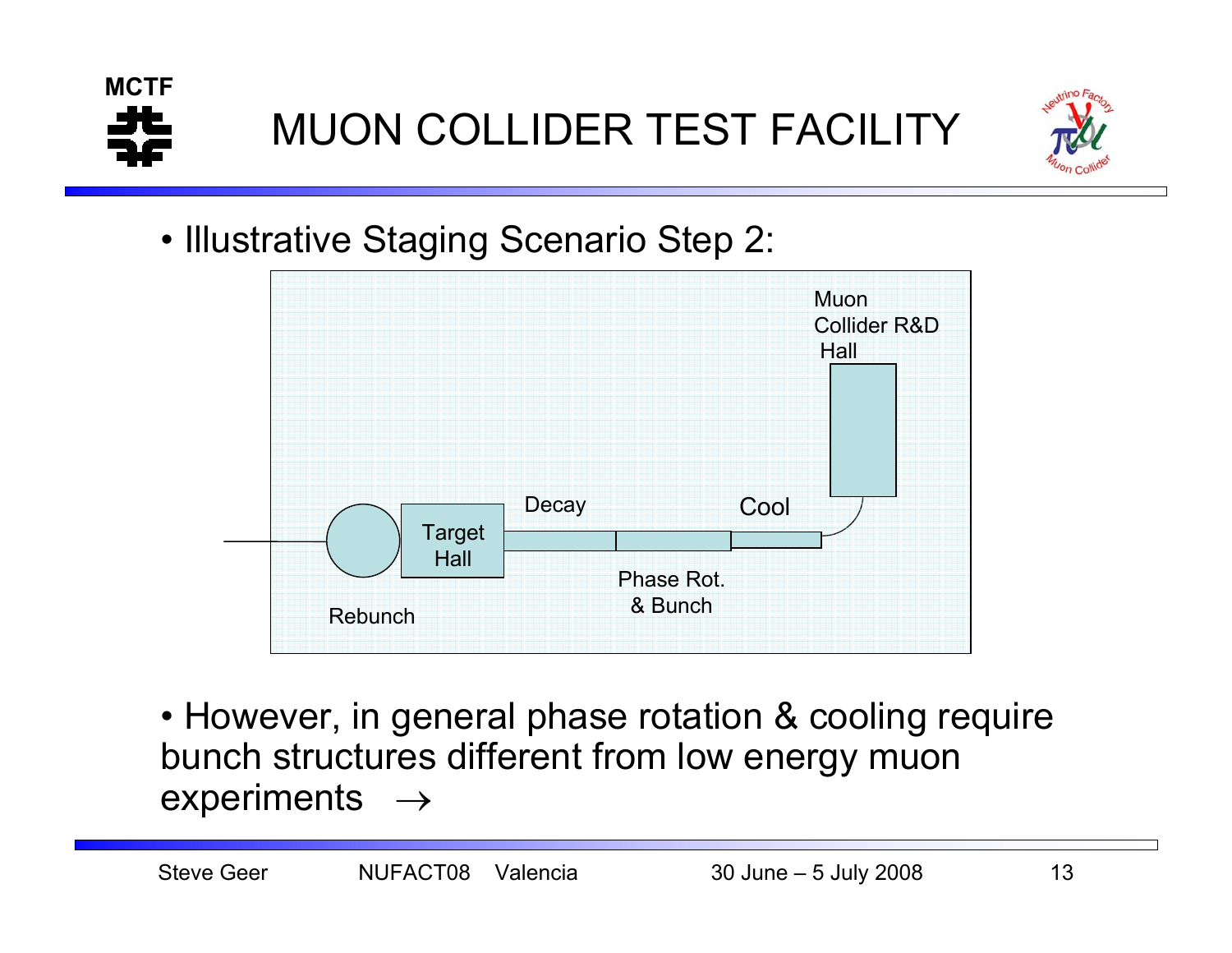

## MUON COLLIDER TEST FACILITY& MUON EXPERIMENTAL HALL



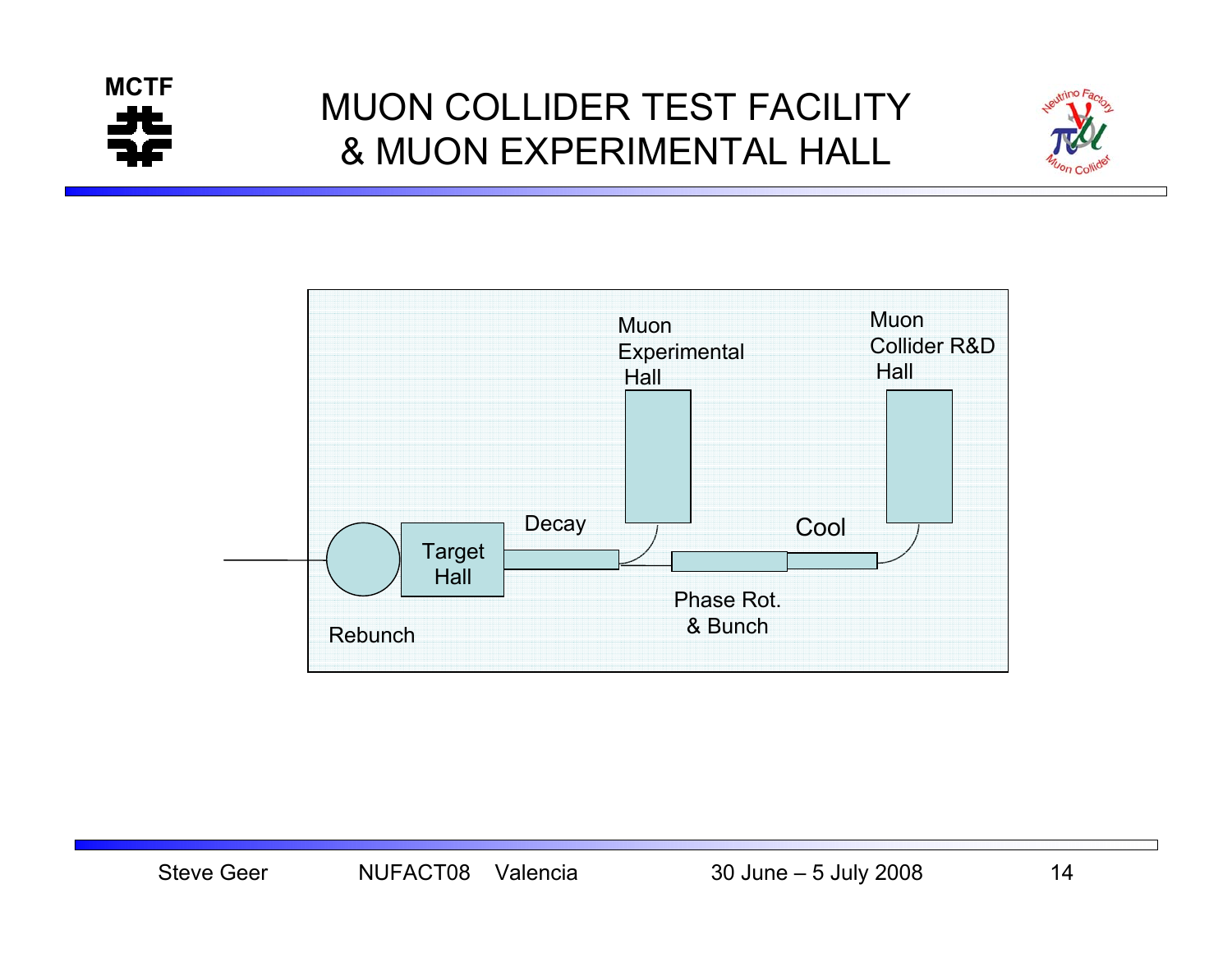



• A full NF/MC target/decay/phase-rotation/bunching /cooling setup is probably overkill for a test facility

• Need to think about minimal (upgradable?) setup

 $-Target$  station cost dominated by concrete  $\rightarrow$  upgrade path possible from low to high intensity? (full target station + decay channel estimated at 116M\$ (FY08) unloaded).

–Cheaper (upgradable ?) versions of bunching/phaserotation/cooling channels desirable (full versions estimated 350-420M\$ (FY08) unloaded).

- $\rightarrow$  Is there a cheaper test bunching/phase rotation solution ?
- $\rightarrow$  Should the cooling channel be included (or perhaps a short channel is the first experiment in the MC R&D hall ?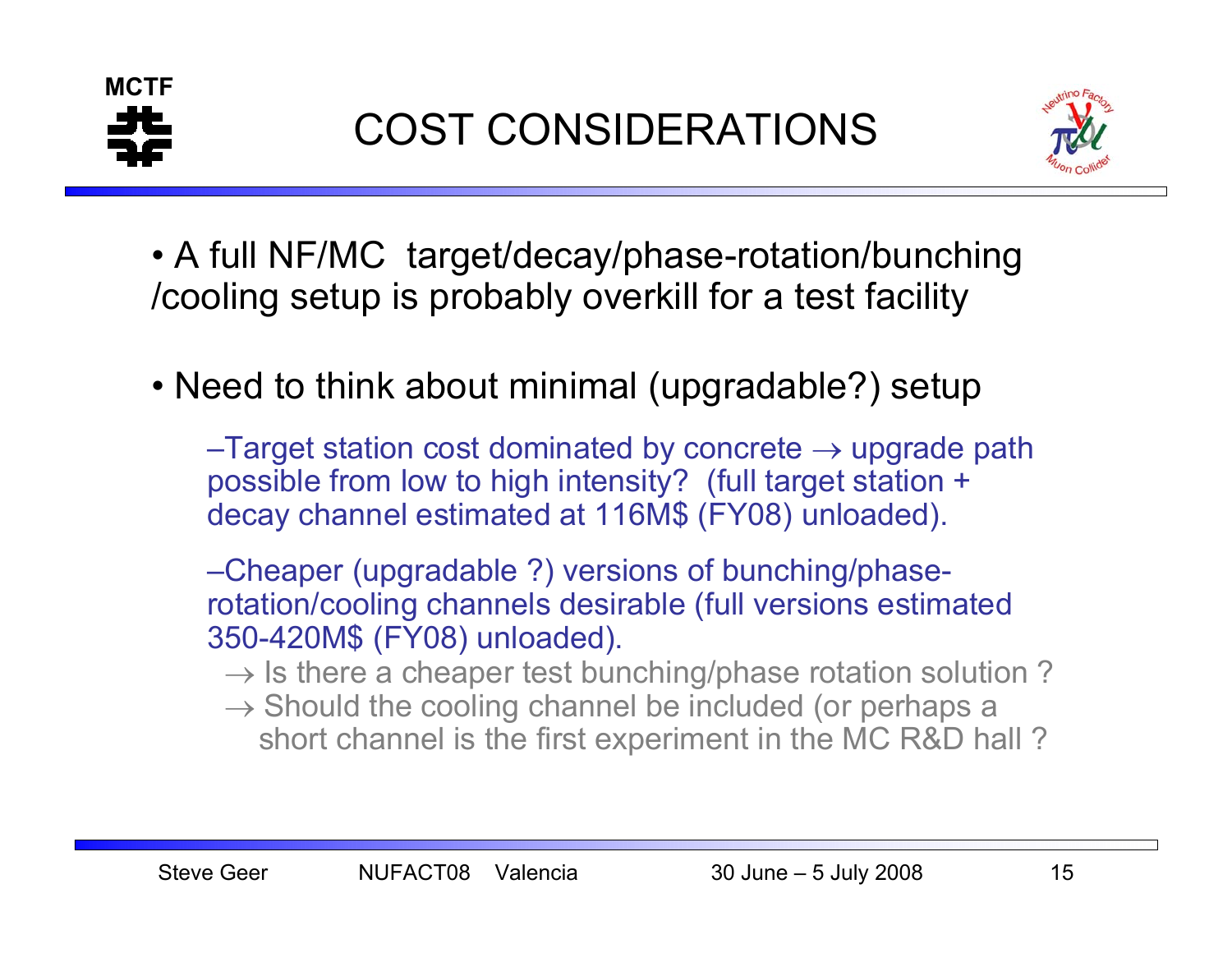



• FOR A MULTI-MW PROTON SOURCE, DESIGN A REBUNCHING SCHEME, TARGET STATION & DECAY CHANNEL THAT:

– Delivers  $\sim$ 10 $^{13}$  muons/sec to a muon experimental hall, with flexible bunch structure.

–Is as cheap as possible.

–Is upgradable to a NF/MC-class facility.